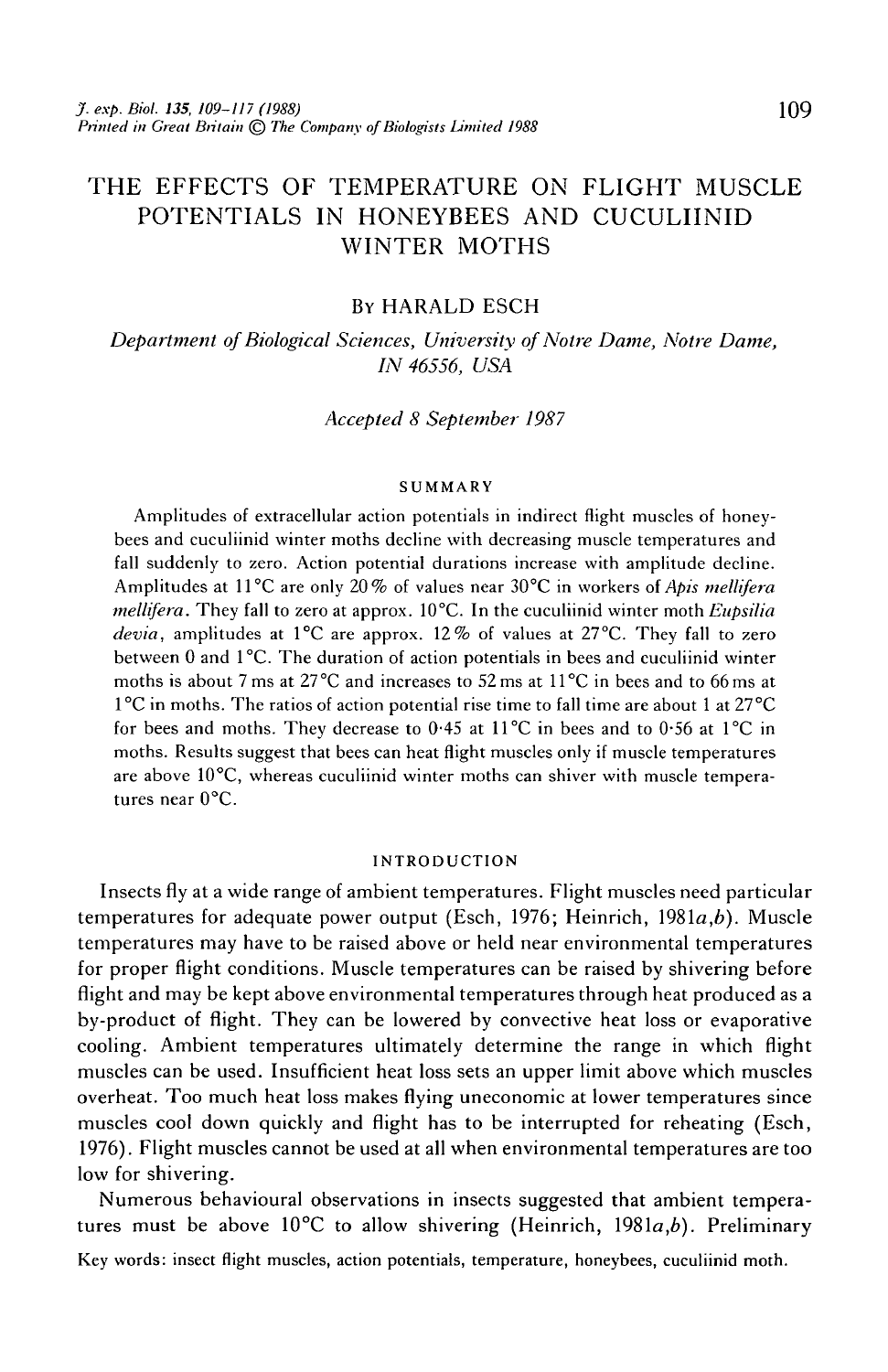# 110 **H. ESCH**

measurements of flight muscle action potentials in honeybees showed that action potential duration increases exponentially when muscle temperatures fall below 18°C (Esch & Bastian, 1968). This indicates that the temperature sensitivity of action potential mechanisms limits the ability to shiver at temperatures well above 0°C. However, Heinrich (1987) reported that adult cuculiinid winter moths in northern temperate regions of the United States can begin to shiver when body temperatures are  $-2$ °C. Their flight muscles must be distinctly different from those of honeybees.

The work reported here was undertaken to document differences in temperature dependence of action potentials in honeybees and cuculiinid winter moths. Action potentials were recorded in both species at environmental temperatures between 0 and +30°C under similar conditions. One can predict the lowest environmental temperature at which shivering is possible from the results. Since flight muscles are the only internal heat source in these two species, one can understand how muscle physiology and ecology interact.

#### MATERIALS AND METHODS

Cuculiinid winter moths *(Eupsilia devia)* were caught near Burlington, Vermont, and shipped to Notre Dame, Indiana. Worker bees *(Apis mellifera mellifera)* came from the apiary in the Department of Biological Sciences at the University of Notre Dame.

A small hole was punched through the dorsal cuticle with an insect pin. Copper or platinum wire electrodes (diameter  $50 \mu m$ ) were pushed into dorsoventral or dorsolongitudinal flight muscles. A reference electrode was placed in the head. Electrodes were waxed into place. The animal was attached dorsally to a small wooden rod with tacky wax. A copper—constantan thermocouple (diameter 0-001 mm) was waxed to the dorsal surface to measure muscle temperature (Esch, 1960). A second thermocouple 1 cm above the animal determined the environmental temperature.

The animal held a small piece of paper with its feet and was lowered into a round glass container (diameter 4-5cm, height 2cm) resting on a 12xl2cm copper plate, 0\*4 cm thick. The glass container was insulated with a 1 cm thick styrofoam layer on the outside, except on the part of the bottom which was in contact with the top of the copper plate. Four water-cooled frigistors attached to the copper plate allowed manipulation of the temperature in the glass container from  $-5^{\circ}$ C to  $+30^{\circ}$ C by varying frigistor current. Electrodes were directly connected to a UFI Model 2122 Bioamplifier (input impedance  $>10 \text{ M}\Omega$ ). The d.c. output of this amplifier was connected to a Vetter Model B Instrumentation Recorder (FM mode). One-minute samples were taken at various temperatures. Recordings were played back to a Tandy Model 1000 microcomputer through an AD-interface board. Amplitudes, slopes and durations of action potentials were determined from digitized recordings. Results were stored in a database for subsequent evaluation. Time between the first deflection from resting potential and the peak was taken as the rising phase. Duration of the falling phase was determined by the time between the peak and the intersection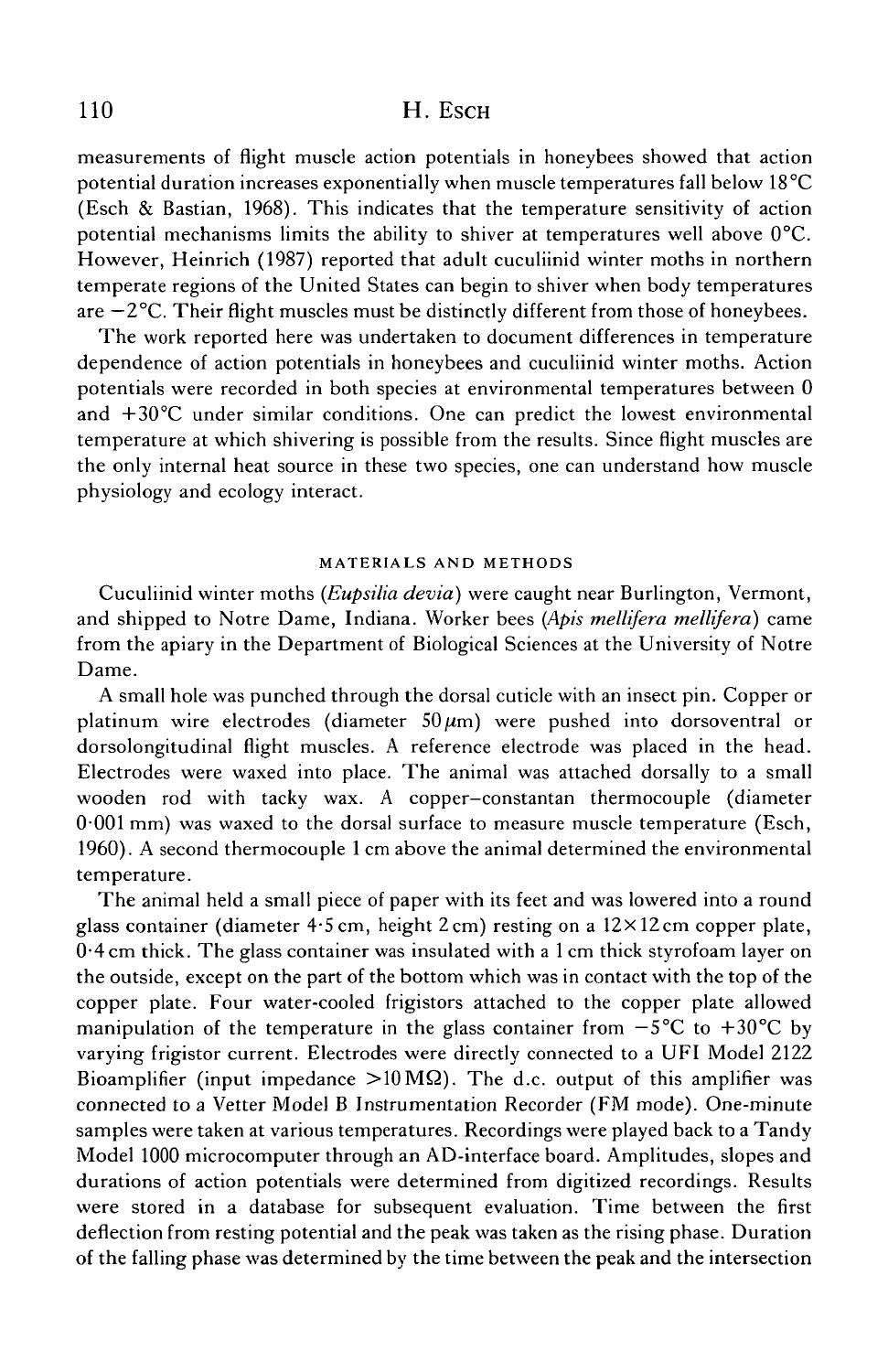with the resting potential of an extrapolated line laid through the peak and the first half of the falling phase. The latter arrangement was necessary since action potentials often showed a considerable junctional component (Esch & Bastian, 1968).

### RESULTS

### *Bees*

It was possible to follow single units close to an electrode through the whole temperature range. Units with similar amplitudes ( $2-4$  mV at  $20^{\circ}$ C) were evaluated (Fig. 1). Results are based on 2803 action potentials from nine individuals. Variability was mostly within-individual variation. Spontaneous action potentials were always seen when body temperatures dropped below 16°C. The amplitude decreased slowly with temperature and fell suddenly to zero between 10 and 11°C (Fig. 1). Action potential frequencies were between 10 and 20 Hz and decreased with temperature in a given preparation (Fig. 2). The last seconds before disappearance at 10°C were marked by a sudden increase in frequency. Then *all* detectable electrical activity ceased. The cut-off point was very distinct. This burst led to no detectable increase in flight muscle temperature. High frequency could not be sustained if body temperature was kept at the temperature of the cut-off point. Activity regularly began near 10°C if bees were warmed again. Bees under experimental conditions often needed to be mechanically stimulated to produce action potentials if their body temperature was above 16°C.



Fig. 1. The amplitude of flight muscle potentials in bees (open circles) and cuculiinid winter moths (filled circles) and muscle temperature. Characteristic standard deviations are given at the beginning, centre and end of curves. Inset: bee action potential (A) at  $22^{\circ}$ C and (B) at 12 $^{\circ}$ C.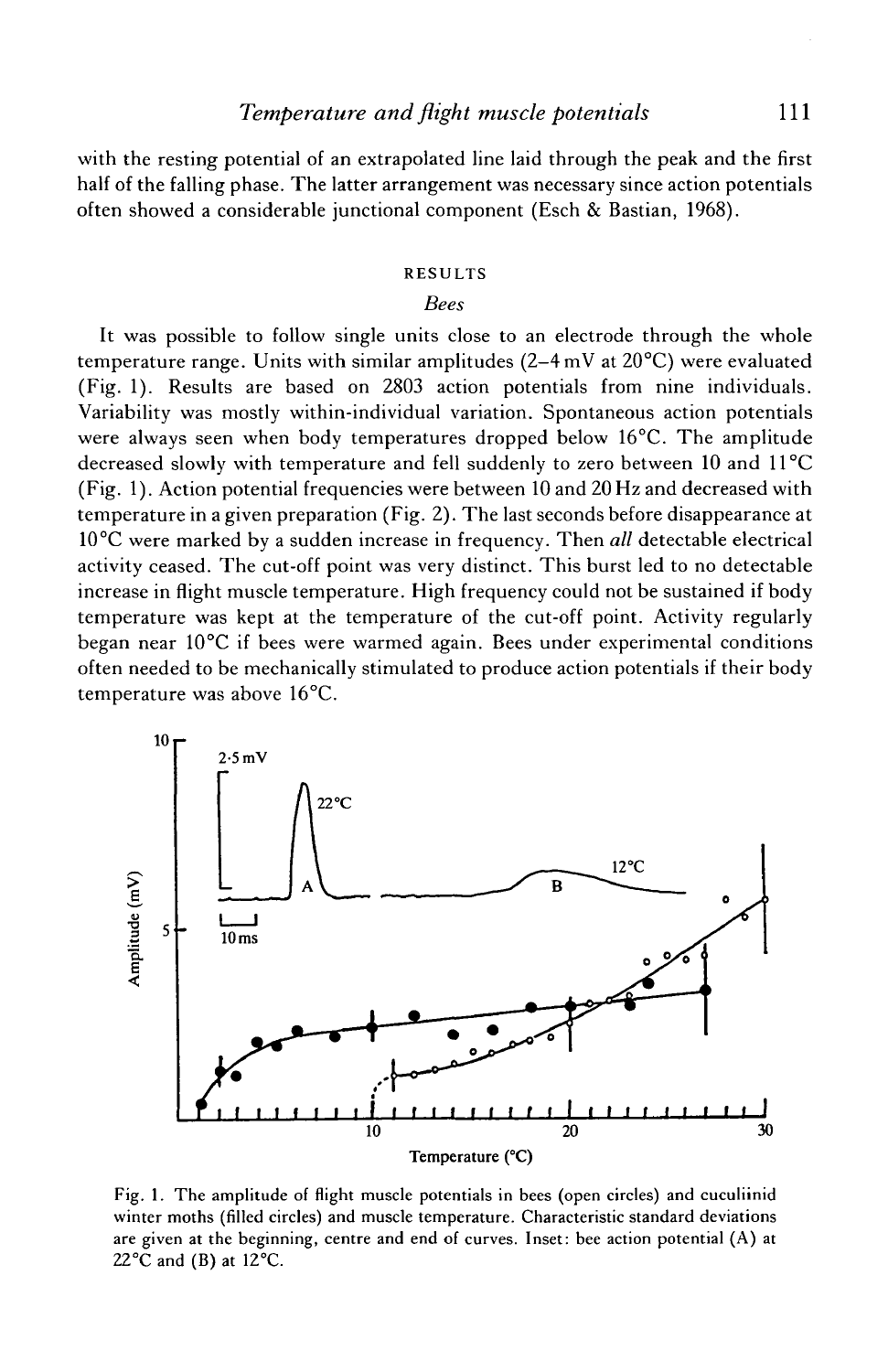

Fig. 2. Body temperature (A, upper trace), environmental temperature (A, lower trace) and action potential frequency (B) of a honeybee worker in a characteristic experiment. All values were computer averaged over 6s and then plotted.

Muscle potentials lasted about 7ms at 27°C. Duration increased with falling temperatures (Fig. 3). The longest value reliably measured was about 52 ms near 11°C. The curve depicting action potential duration *versus* temperature had an asymptote near 10°C. At this point action potentials would have infinite durations. Separation of duration into 'rise time' (from resting potential to peak) and 'fall time' (from peak to resting value) showed that fall time contributed the biggest share to long durations near 10°C (Fig. 4). Rise and fall times were nearly equal at temperatures above 20°C. Rise time increased somewhat as temperature fell below 20°C, but fall time increased much more.

### *Cuculiinid winter moths* (Eupsilia devia)

Single units near the recording electrode could be followed through the whole temperature range. Units with amplitudes between 2 and 4 mV at 20°C were selected for evaluation. Results are based on 957 action potentials from three individuals. Amplitudes decreased with falling temperatures, but not as drastically as in bees (Fig. 1). The decrease was nearly linear down to 4°C and the amplitude fell quickly to zero at  $0^{\circ}C$ . Action potential frequencies were in the range of a few Hz. Animals were cooled further to  $-5^{\circ}$ C and then heated again. Action potentials reappeared when muscle temperatures reached 1°C and legs were stimulated by pulling the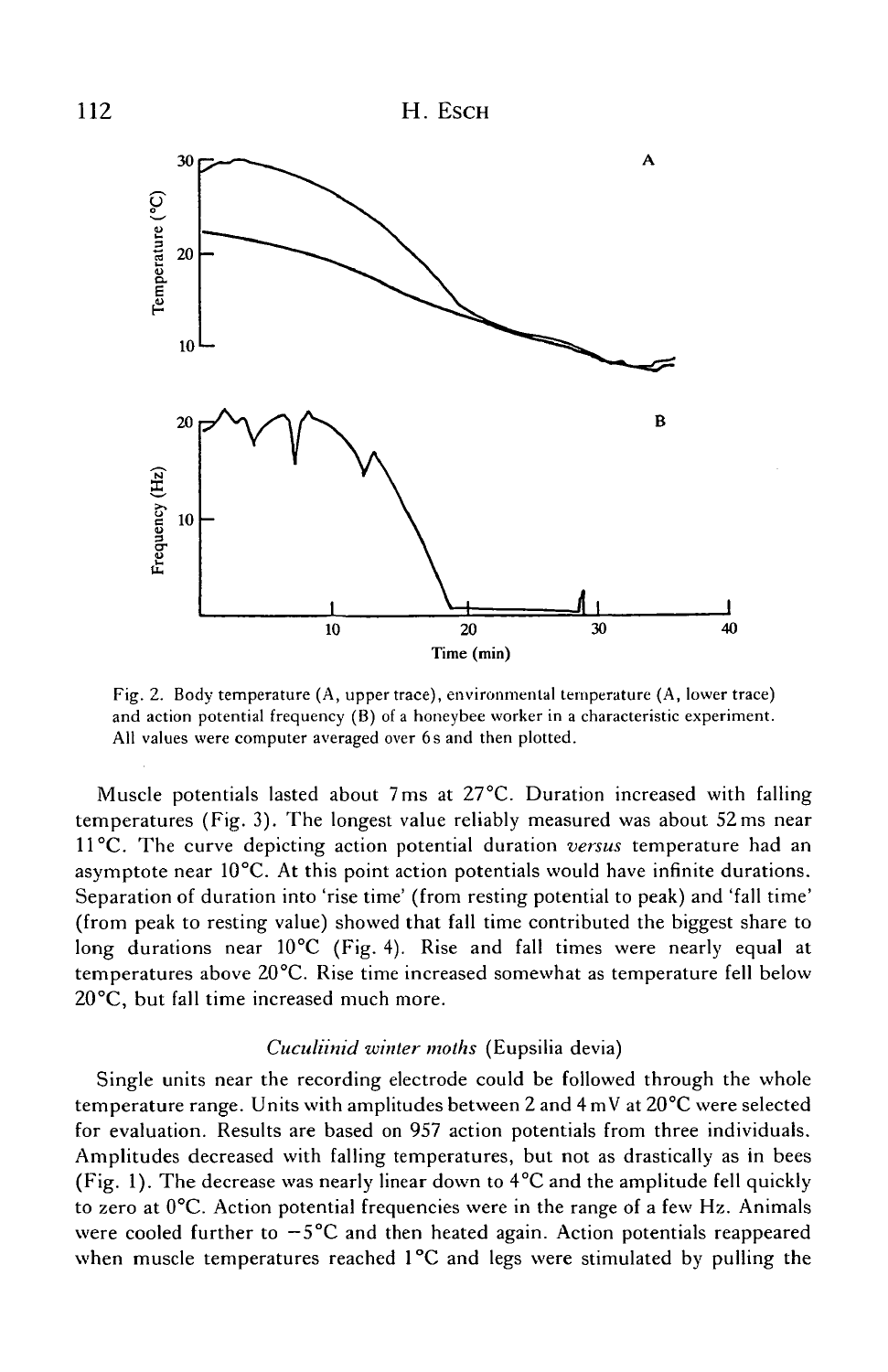paper held by the animals. Individuals did not show spontaneous activity at temperatures near 1°C. Activity could last for 10—20min once it was stimulated.

The duration of muscle potentials was not significantly different from the values for honeybees near  $27^{\circ}$ C (approx. 7 ms). The increase with falling temperatures was smaller than in bees. The asymptote lies near  $0^{\circ}C$  (Fig. 3). The longest reliably measured duration was approx. 66 ms at 1°C. The curve thus extends much further



Fig. 3. The duration of flight muscle potentials of bees (open circles) and cuculiinid winter moths (filled circles). Standard deviations as in Fig. 1.



Fig. 4. The duration of rising phase (open circles) and falling phase (filled circles) of muscle potentials in bees with muscle temperature. Standard deviations as in Fig. 1.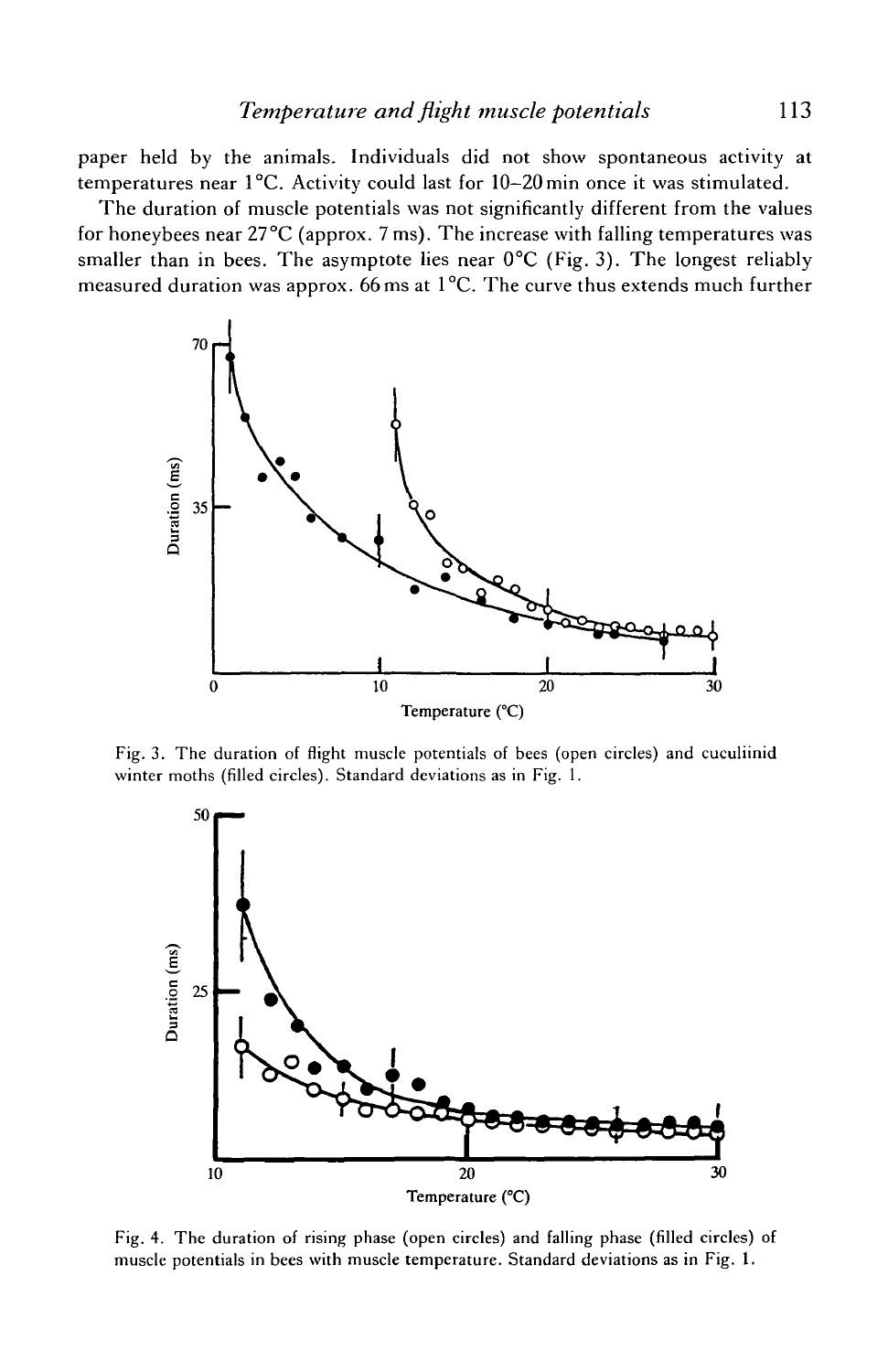

Fig. 5. The duration of the rising (open circles) and falling (filled circles) phases of muscle potentials in cuculiinid winter moths with muscle temperature. Standard deviations as in Fig. 1.

into lower temperatures than in bees. Rise time and fall time were nearly equal at temperatures above 20°C, but fall time increased much faster with falling temperature (Fig. 5).

### DISCUSSION

#### *Physiological observations*

The electrical processes that control resting and action potentials in squid axon are reasonably well understood. This is not true for insect muscles (Piek & Djie Njio, 1979; Pichon & Ashcroft, 1985). The resting potential of squid axon is practically constant over the range 3—20°C. It decreases at higher temperatures and falls by 10-15 mV near 35°C (Hodgkin & Katz, 1949). The rising phase of squid axon action potentials is caused by the opening of sodium channels and the influx of sodium ions. Resting potential is restored during the declining phase when sodium channels close and potassium channels open. Sodium and potassium movements determine duration and amplitude of the rising and declining phases. Movement of potassium is affected more by falling temperatures than that of sodium. This leads to a proportionally larger increase in the duration of the declining phase as compared with the rising phase (Hodgkin & Katz, 1949). Moreover, action potential amplitudes *increase* with falling temperatures since the restoring effects of potassium movement show later and later.

The opposite can be observed with rising temperatures. An increasingly faster rate of potassium movement leads to a progressively earlier inactivation of sodium influx.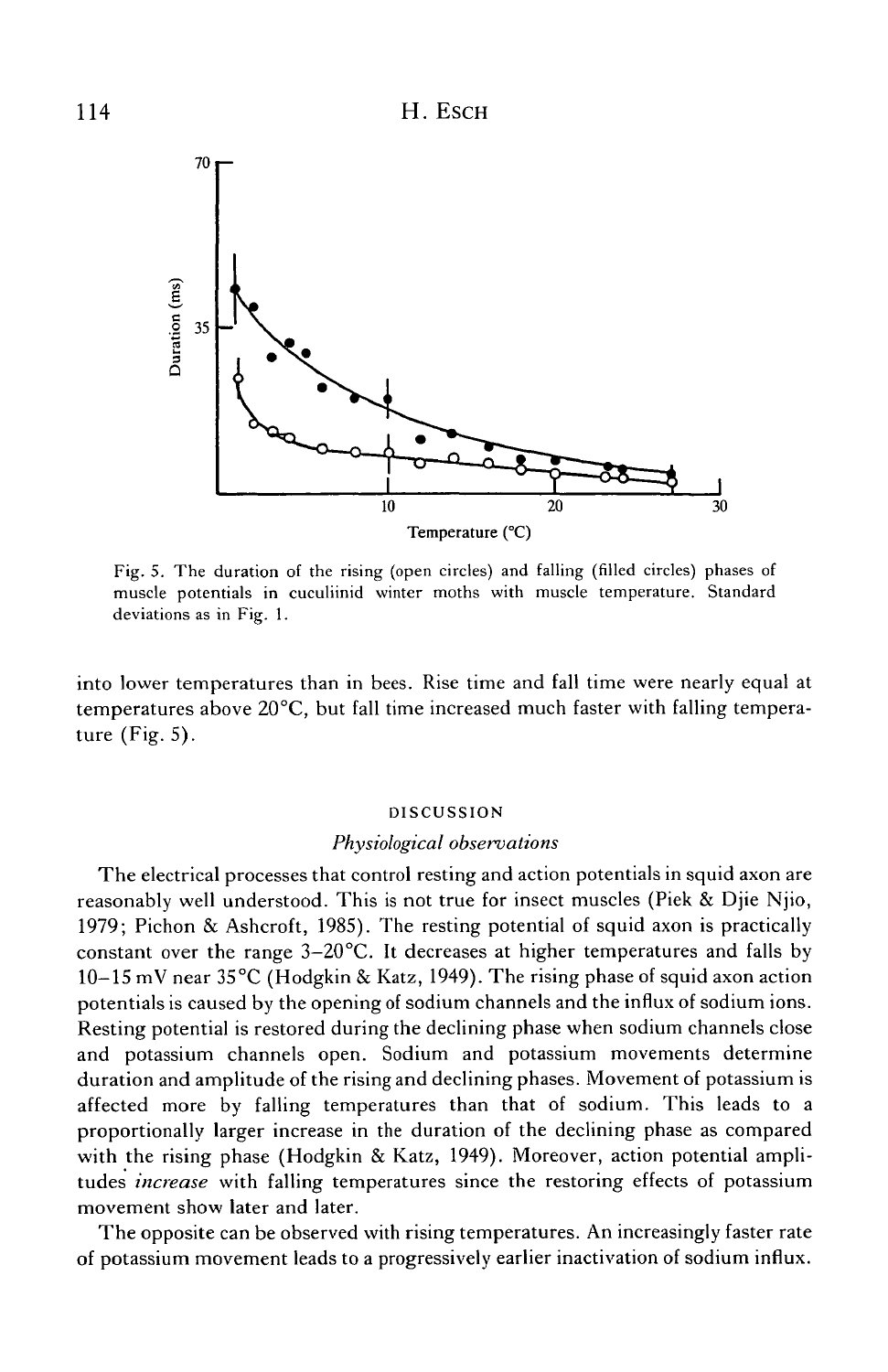This *reduces* the action potential amplitude and eventually leads to a 'heat block' of propagation near 38°C (Hodgkin & Katz, 1949; Noble, 1966).

These processes cannot be simply applied to insect flight muscles. Sodium and potassium are responsible for the resting potential in a similar way as in squid axon. However, the rising phase of action potentials is caused by the opening of *calcium.* channels (Wood, 1957; Hoyle & Smyth, 1963; Hagiwara & Naka, 1964). The declining phase is controlled by potassium movement. Increasing durations of rising and declining phases of action potentials with decreasing temperatures point to a decrease in calcium and potassium movement with falling temperatures. Movement involves ion flux and gating mechanisms. Both processes are temperature-dependent, but the gating mechanisms probably have a much higher temperature coefficient. Potassium movement decreases faster than calcium movement. This is reflected in the proportionally longer declining phase at lower temperatures. The Nernst equation for calcium ions predicts a decrease of a few percent in action potential amplitude over the experimental range. The observed potential changes are much bigger. The Nernst equation cannot explain the *sudden* drop to zero at a given temperature. Reasons for decline in action potential amplitude are not yet understood. Planned intracellular recordings might give a clue.

Action potential amplitudes in insect flight muscles *increase* with rising temperatures. Durations for rise and fall time become equal between 20 and 30°C. There is no indication that fall time might become shorter than rise time with further increase in temperature or that action potential amplitudes might be reduced by earlier onset of inactivation of calcium influx. Action potential amplitudes in bees at 38°C are higher than at 30°C. Wings beat with a very high frequency and maximum lift is observed (Esch, 1976). Heat block does not occur near 38°C.

### *Behavioural observations*

The curves representing amplitudes and durations at various temperatures clearly mark a range in which muscles can operate. Amplitudes fall to zero at distinct temperatures and durations increase towards infinite values. This breakpoint is not the same for cuculiinid winter moths and honeybees. Bees cannot use flight muscles at temperatures below 10°C, even for shivering. For cuculiinid winter moths this critical temperature lies near  $0^{\circ}$ C. The difference between  $-2^{\circ}$ C (Heinrich, 1987) and  $0^{\circ}$ C in the above experiments might be explained by species and/or individual differences. B. Heinrich (personal communication) looked at a dozen species and hundreds of individuals. More than 98% of the individuals did *not* warm up from  $-2$ °C.

Observations of small groups of worker bees at environmental temperatures between 0 and 40°C (Free & Spencer-Booth, 1958, 1960) and of swarms under similar conditions (Heinrich, 1981a,*b)* relate the results to behaviour. The number of dead or immobile animals in small groups (10-200 individuals) during a 24-h period declines sharply if the environmental temperature is raised from 9°C to 11°C (Free & Spencer-Booth, 1958). Only 6-2% of workers taken directly from a hive and kept alone at  $9^{\circ}$ C moved after 1 h. The number jumped to  $95.4\%$  when the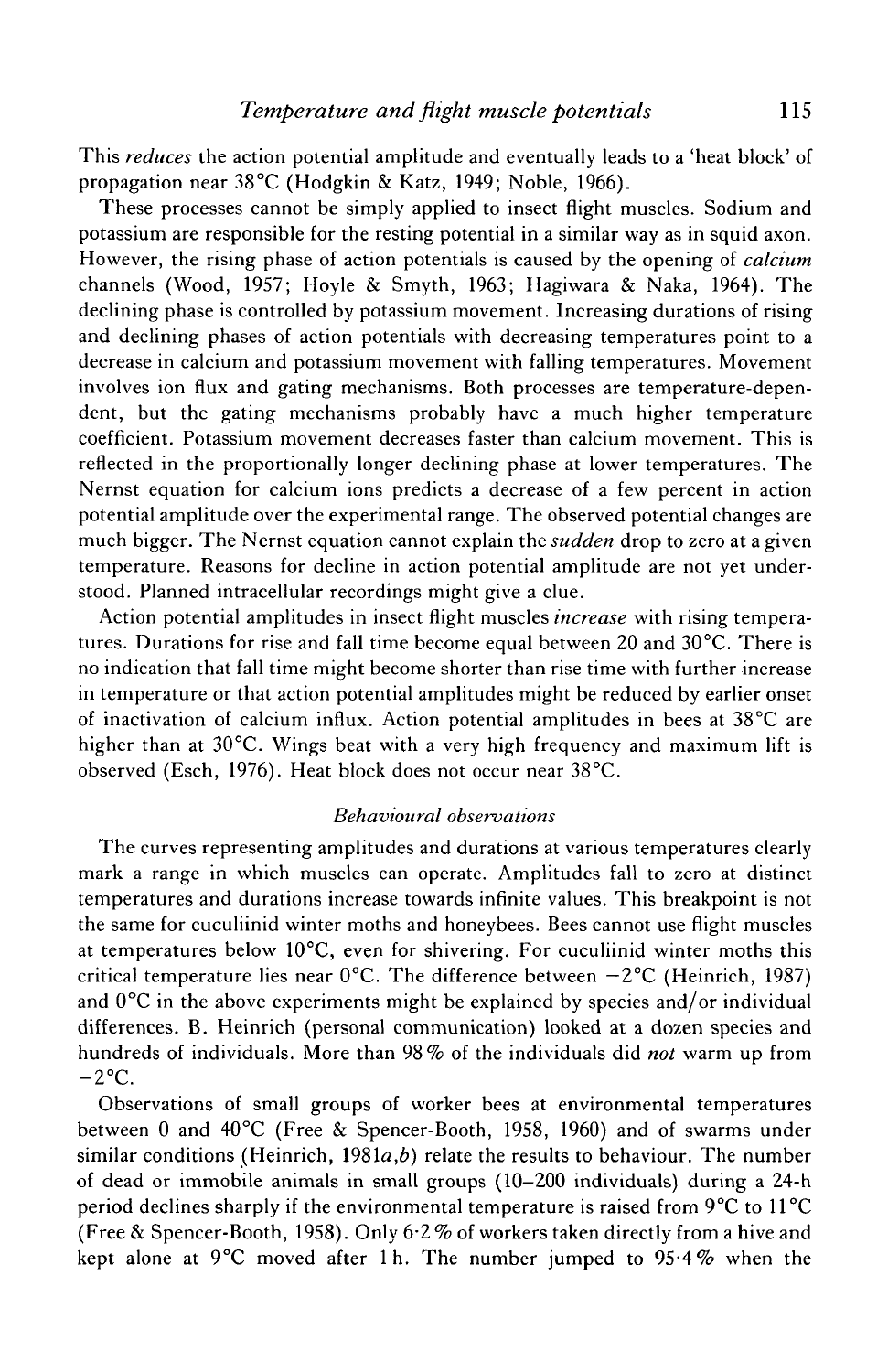# 116 H. ESCH

environmental temperature was raised to 10°C. Both observations show that individuals lose control over flight muscles near 10°C and have no means for *individual* heating. They fall into chill-coma or die.

Bees in the mantle of captive swarms hold their body temperature at 15-16°C independent of ambient temperatures from 4 to 13°C (Heinrich, 1981a,*b).* They try to avoid cold torpor to be ready to warm up quickly should the swarm decide to move on. Animals fall from small swarms kept at room temperatures of 5°C for several days, but they move again when warmed up. Not only wing, but also leg and body, muscles fail at lower temperatures. In most experiments a loudspeaker was connected to the recording amplifier, and electrical activity from nerves and muscles could be heard in the background. This activity disappeared completely near  $10^{\circ}$ C and returned with action potentials in flight muscles during warm-up.

Cuculiinids can actively warm their bodies from temperatures near  $0^{\circ}$ C. They have excellent heat insulation. Heat flow within their bodies is controlled to avoid heat loss to head and abdomen (Heinrich, 1987). They can fly during any winter month in the northeastern United States when environmental temperatures are close to 0°C. Specialization of their flight muscles shows mainly at low temperatures enabling them to shiver. Thoracic temperatures of 30-35°C are required for flight. Similar thoracic temperatures are found during flight in comparable moths from tropical areas (Bartholomew & Heinrich, 1973). It would be interesting to know whether moths from tropical areas *can* shiver near 0°C.

I thank Dr Bernd Heinrich for suggesting the experiments, supplying the cuculiinid winter moths, and for critical comments on the manuscript. Mr Paul Grunenwald and Mr John Gabriel were very helpful in data evaluation.

### REFERENCES

- BARTHOLOMEW, G. A. & HEINRICH, B. (1973). A field study of flight temperatures in moths in relation to body weight and wing loading. *J. exp. Biol.* 58, 123-135.
- ESCH, H. (1960). Ueber die Koerpertemperaturen und den Waermehaushalt von *Apis mellifica. Z. vergl. Physiol.* 43, 305-335.
- ESCH, H. (1976). Body temperature and flight performance of honey bees in a servo-mechanically controlled wind tunnel. J. *comp. Physiol.* **109,** 265-277.
- ESCH, H. & BASTIAN, J. (1968). Mechanical and electrical activity in the indirect flight muscles of the honeybee. Z. *vergl. Physiol.* 58, 429-440.
- FREE, J. B. & SPENCER-BOOTH, Y. (1958). Observation on the temperature regulation and food consumption of honeybees *(Apis mellifera). J. exp. Biol.* 35, 930-937.
- FREE, J. B. & SPENCER-BOOTH, Y. (1960). Chill-coma and cold death temperatures of *Apis mellifera. Ent. exp. appl.* 3, 222-230.
- HAGIWARA, S. & NAKA, K. (1964). The initiation of spike potential in barnacle muscle fibers under low intracellular Ca2+. *J. gen. Physiol.* 48, 141-162.
- HEINRICH, B. (1981a). The mechanisms and energetics of honeybee swarm temperature regulation.X *exp. Biol.* **91,** 25-55.
- HEINRICH, B. (19816). Ecological and evolutionary perspectives. In *Insect Thennoregulation* (ed. B. Heinrich), pp. 235-302. New York, Chichester, Brisbane, Toronto: John Wiley & Sons.
- HEINRICH, B. (1987). Thermoregulation by winter-flying endothermic moths. J. exp. Biol. 127, 313-332.